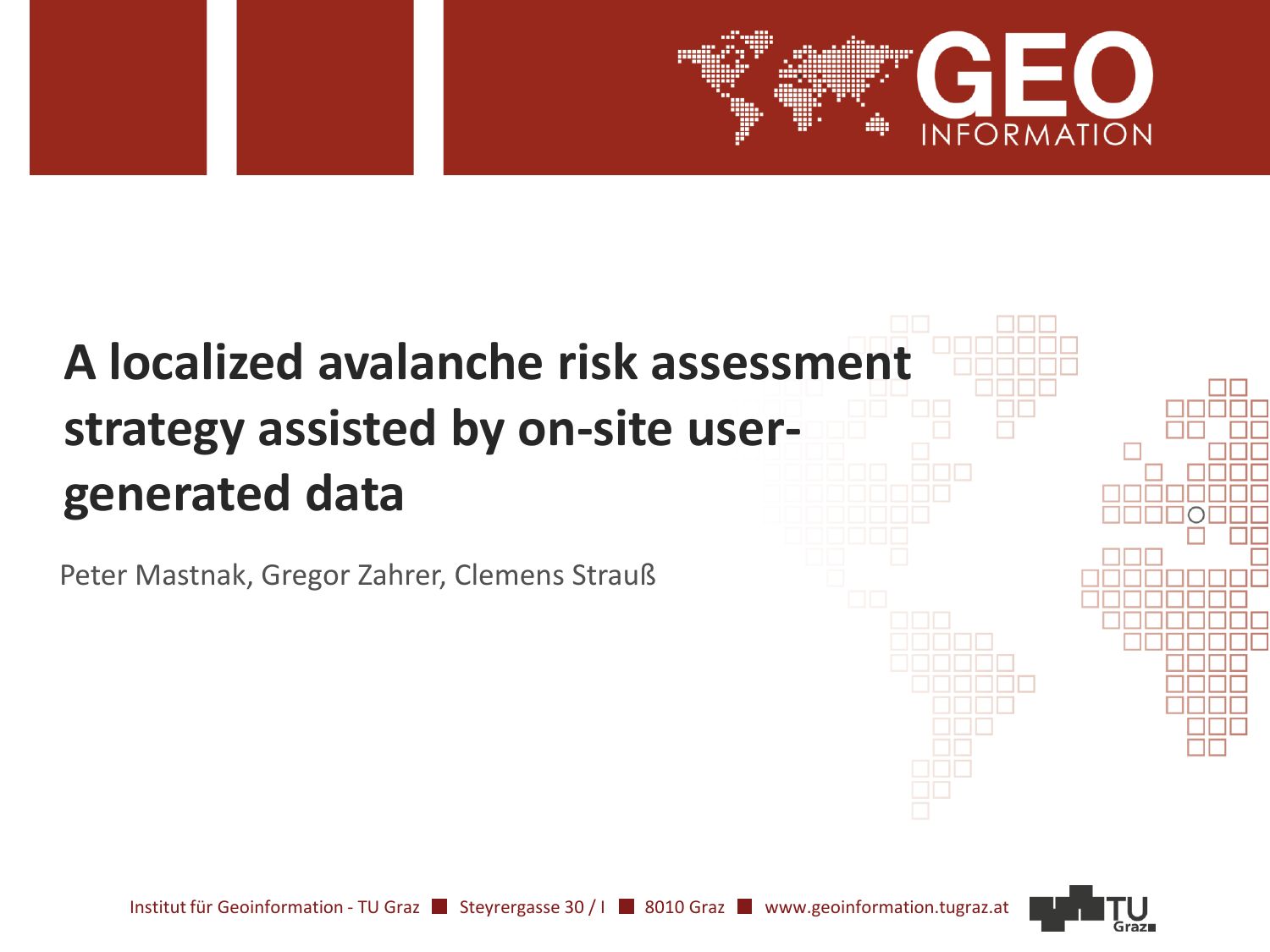### **Introduction**



- prototype:
	- mobile web-application for skier/alpine touring
	- **EXECTE:** Scientific support from LWD Steiermark
- avalanches alpine hazards
	- different types and triggering



Small slide, own picture



floe avalanche cc by-sa 2.0 USDA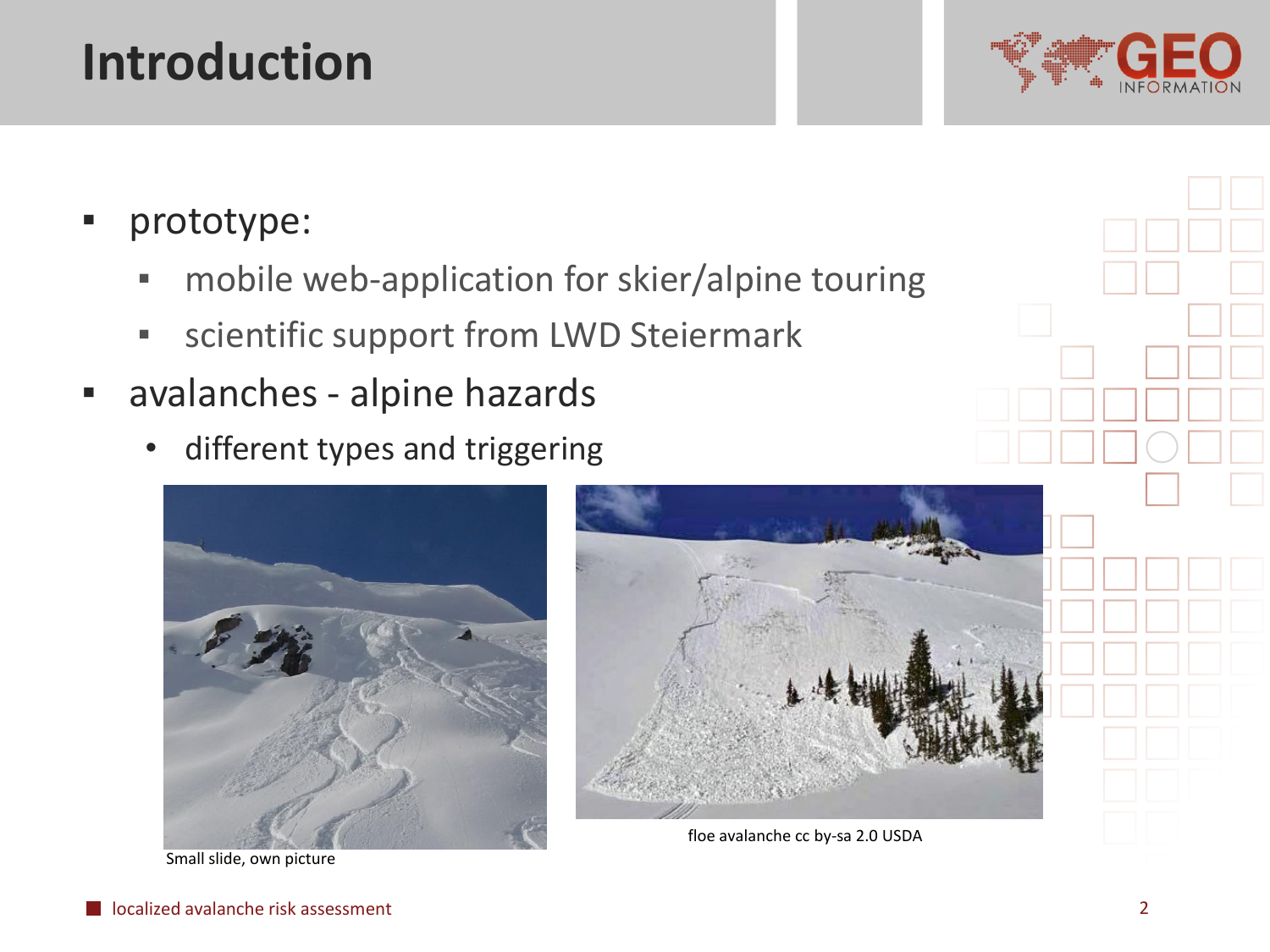## **Introduction II**



- riskassessment through:
	- physical laws
	- Known riskfactors
- **EXECUTED FOR SKIERS:** 
	- through equipment
	- knowledge and experience
	- Information about riskfactors:
		- terrain
		- weather
		- avalanche bulletin



before /after in Kloster Foto: SLF/M. Gerber 2011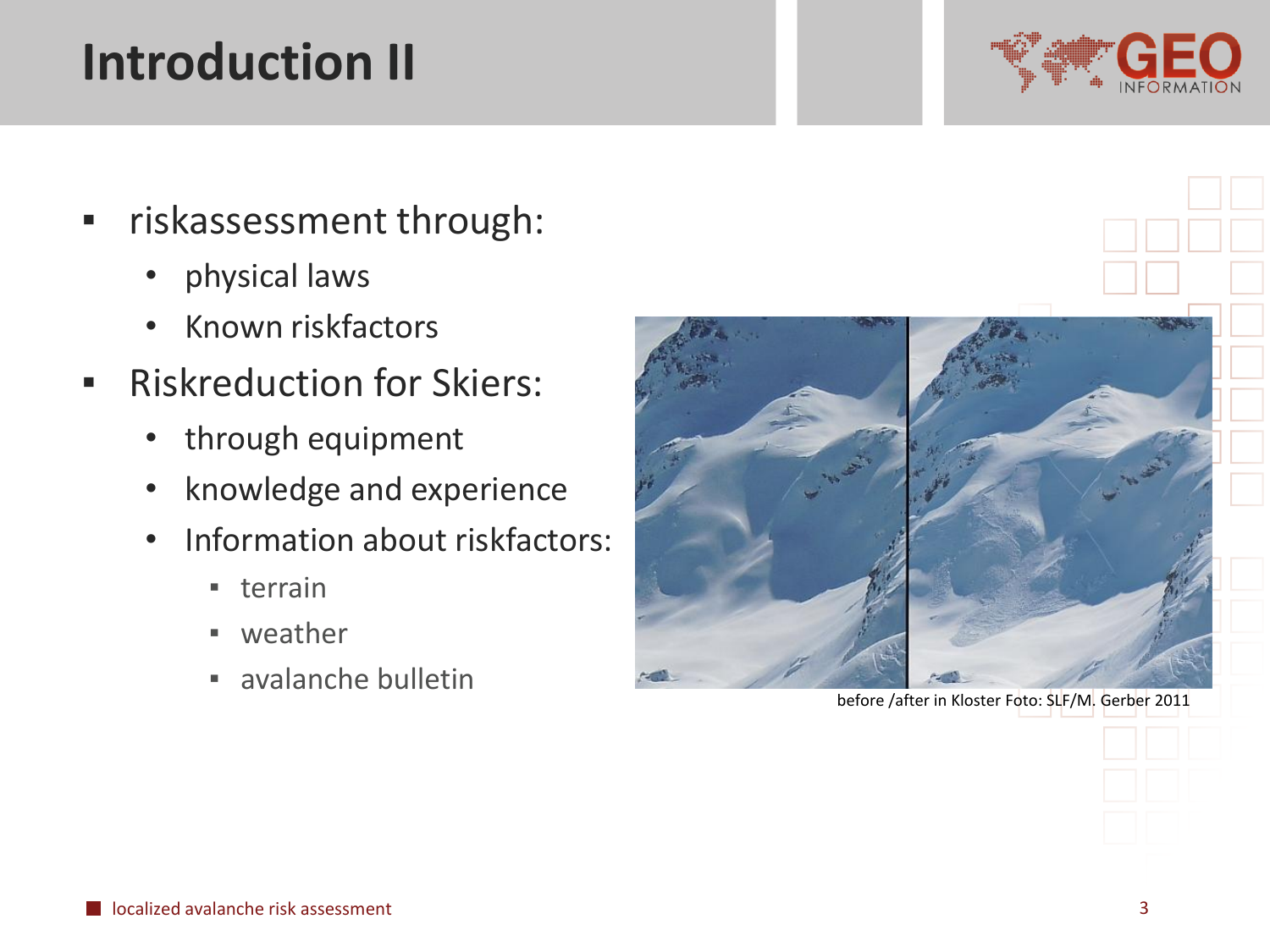# **Motivation/Goals**



- expand traditional avalanche bulletin • spatial accuraccy Map/graphic part of daily avalanche Bulletin des LWD Steiermark Gefahrenstufen DO FR SA SO geringe Lawinengefahr  $\overline{2}$  $\overline{2}$ mäßige Lawinengefahr 27. 28. erhebliche Lawinengefahr 1800m besonders gefährdete große Lawinengefahr Tendenz Hangrichtungen (schwarz) 2 1800m sehr große Lawinengefahr 1800m DO FR SA SO höhenabhängige Lawinengefahr  $2222$ Tagesgang der Lawinengefahr 27. 28. 29 Gebirgsgruppen Zusatzinformation
	- availability/combination of information
	- realise a user-feedback
	- position-relevance of the information



Terrain at Verwallgruppe, own picture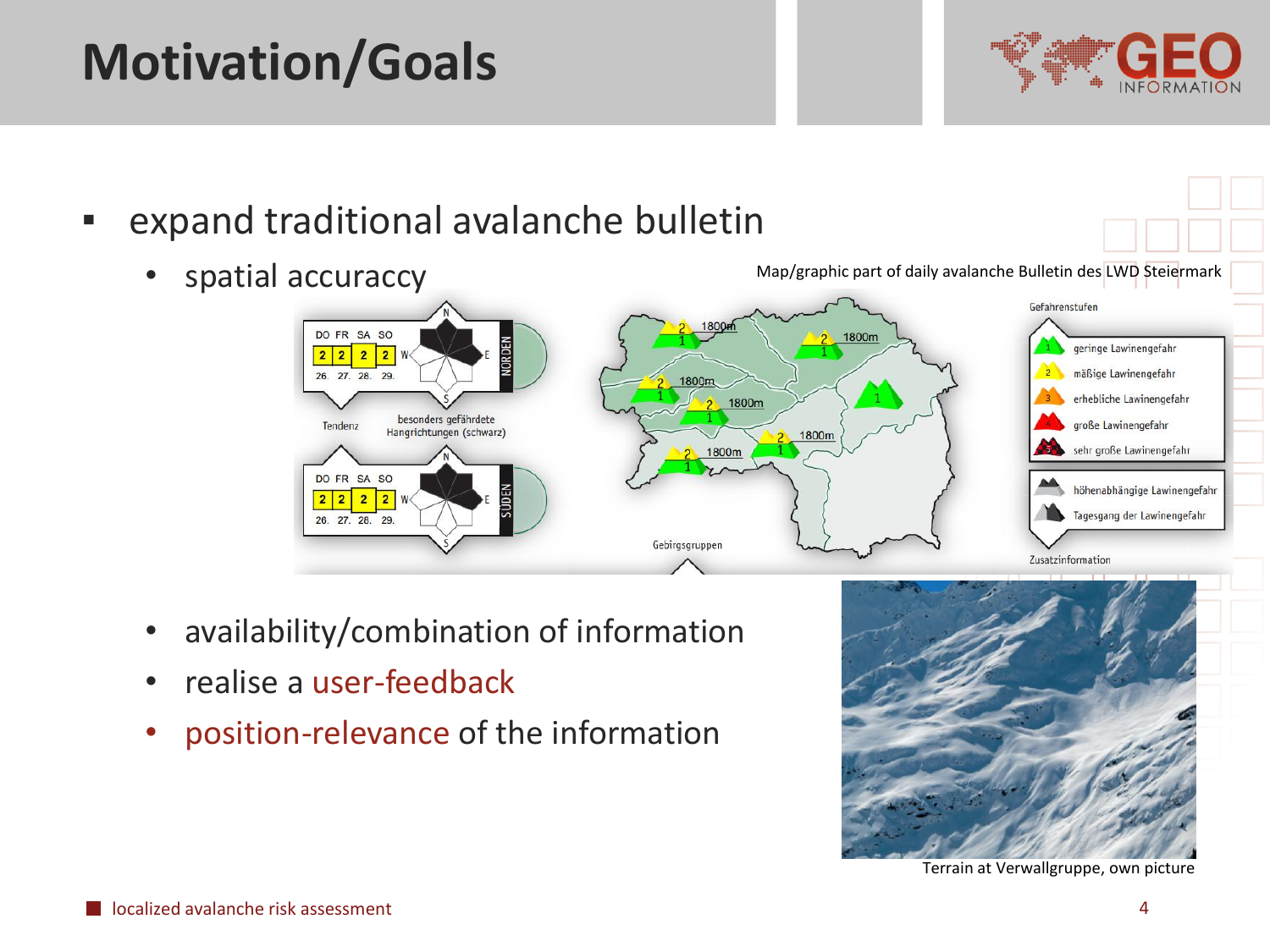# **Motivation/Goals II**



- Limitations:
	- computed risk-assessment
	- no model for calculating the avalanche danger
	- knowledge and experience of users
		- Overwhelming user with information



Avalanche rescue cc by-sa 2.0 Keri Lynn Kempton

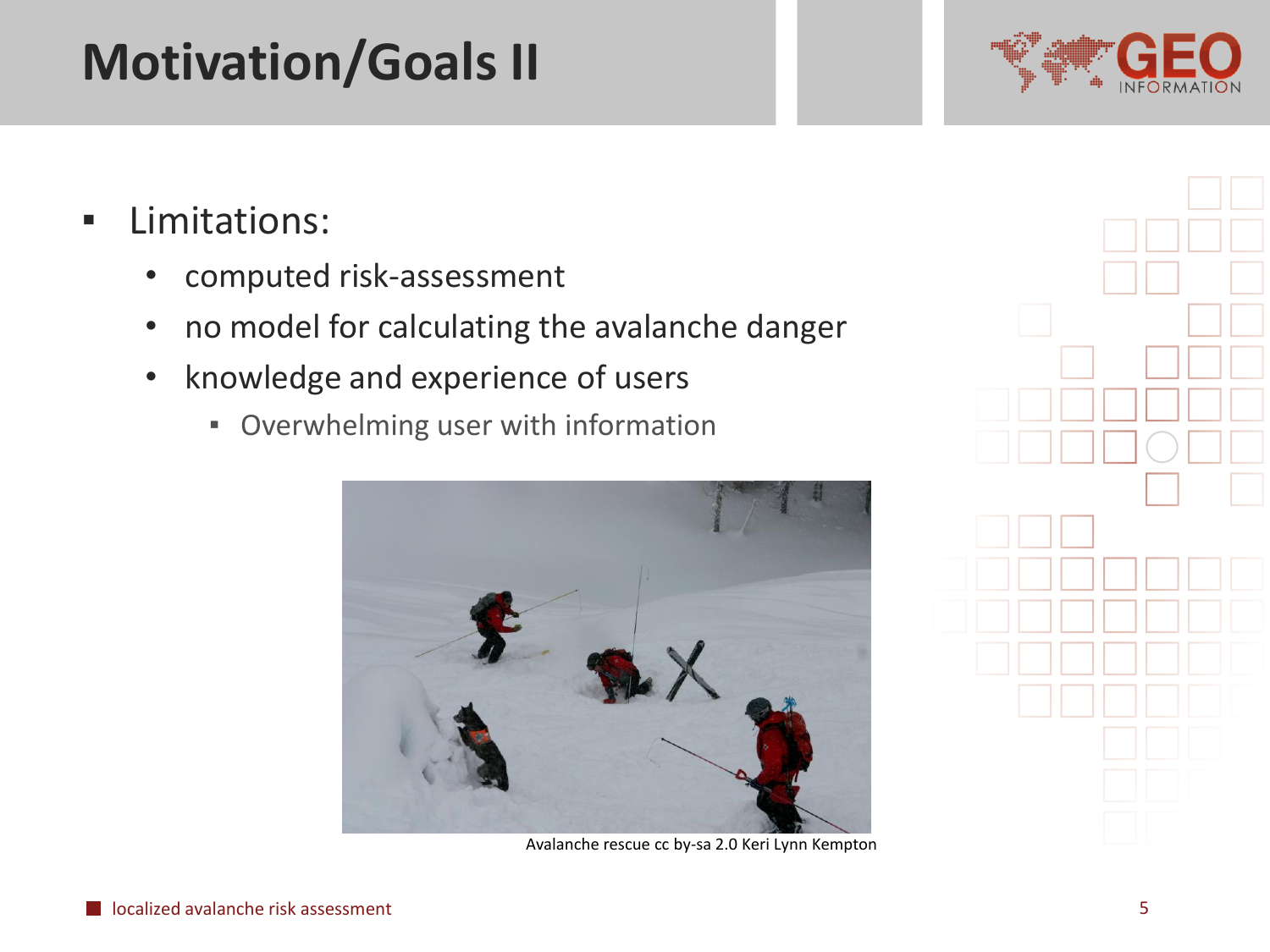#### browsers: ▪ basemap

- avalanche bulletin map
- user position and orientation (through HTML 5 API's geolocation, deviceorientation)
- weatherstations
- user feed-back
	- **E** divided in categories
	- category dependent attributes
	- pictures

localized avalanche risk assessment

- Standardinformation
- Database management through PostgreSQL/PostGIS DB

alpha

#### Device Orientation, Ahmet Mermerkaya 2014





• Information available through mobile

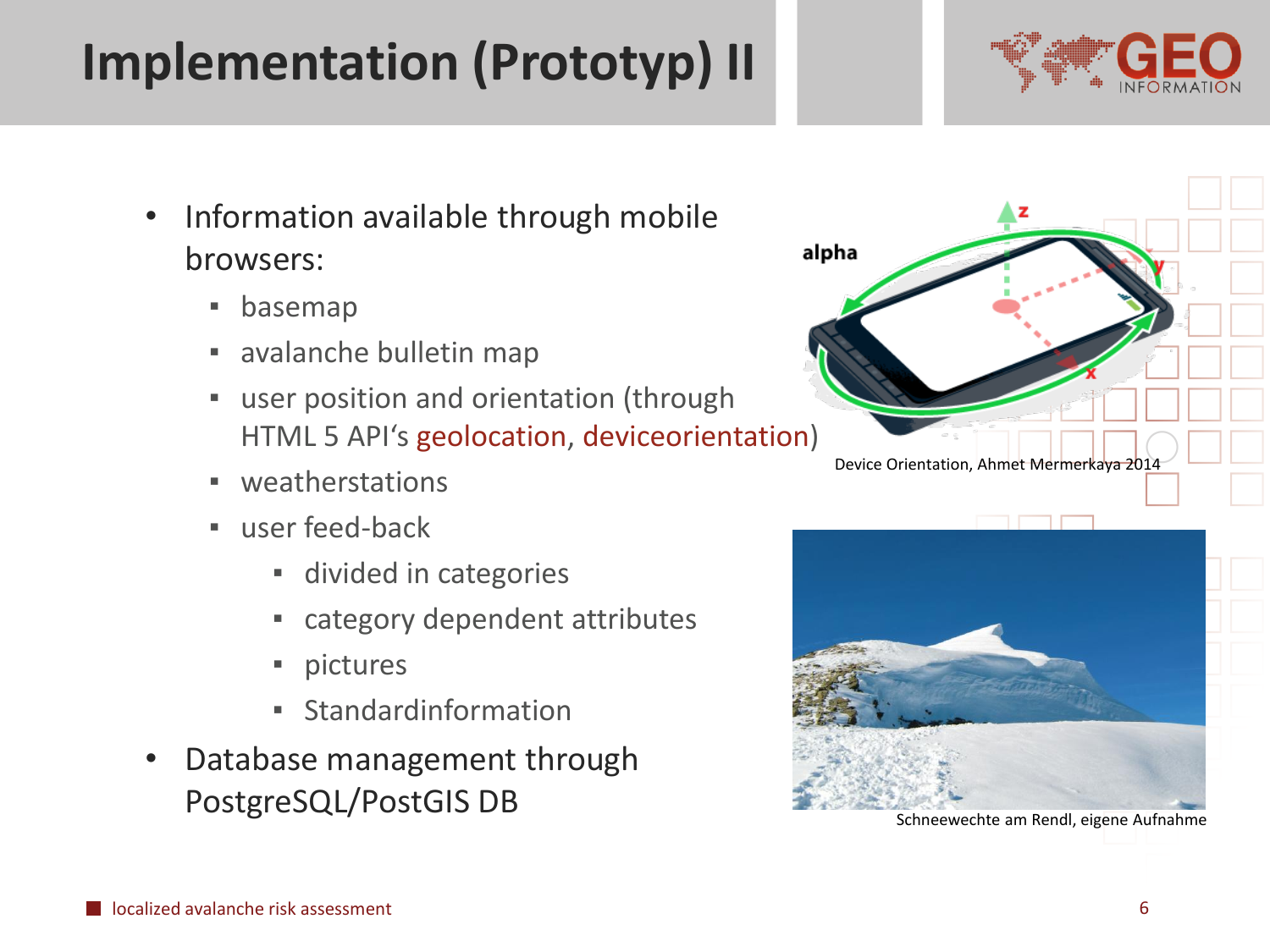### **practical use**





- Standardmeasures at planning level:
	- weather
	- avalanche bulletin
	- $map \rightarrow$
- while touring:
	- making use of terrain
	- orient

▪ decisionstrategy: Check  $1$  – rule out terrain based on slope • Check 2: risksigns: • fresh snow ▪ old avalanches ▪ drift snow

 $\ldots$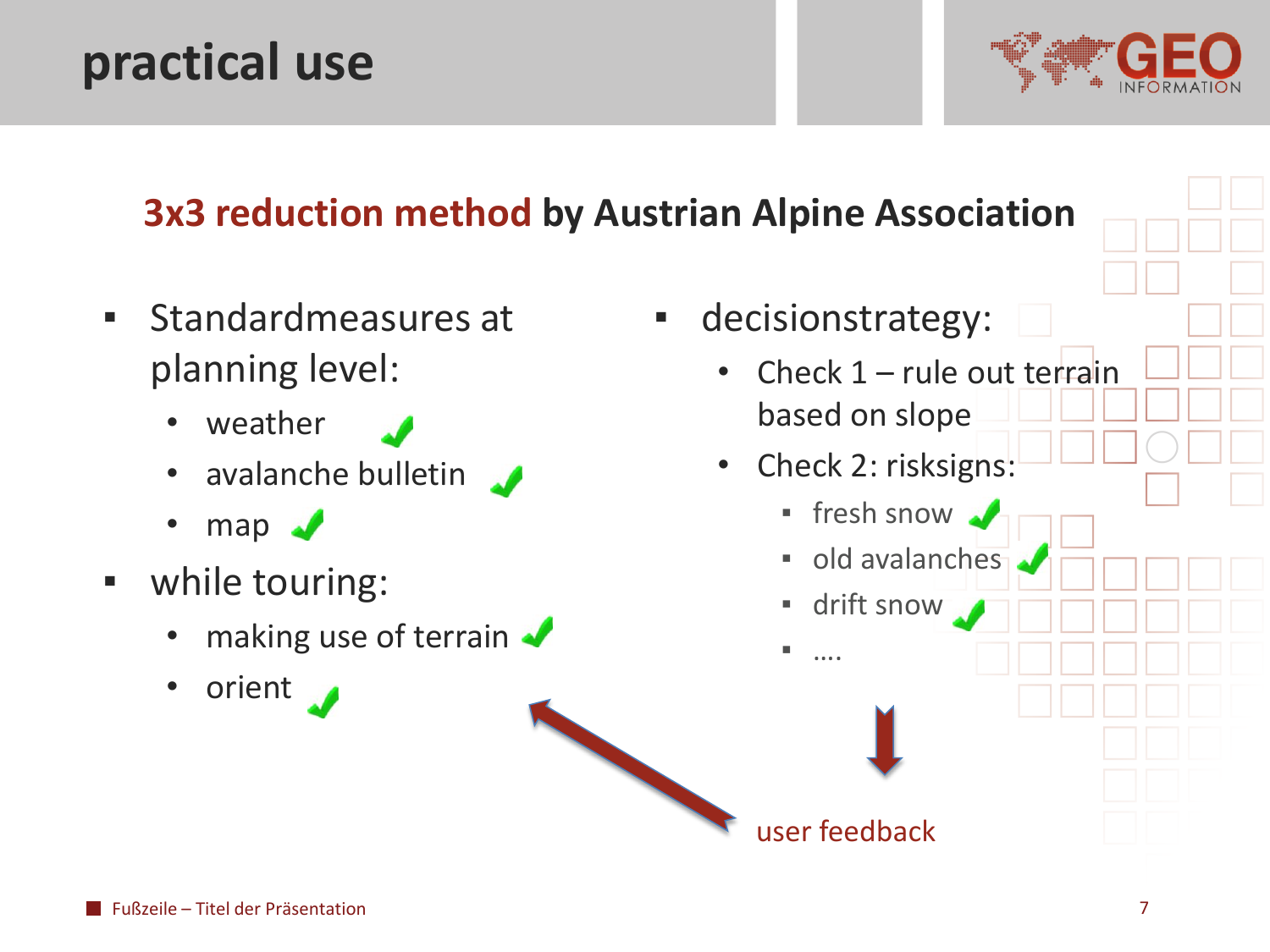## **outlook**



- Realising project with partners
- as "native" App for mobile OS
- **EXE** Assess possible further functions and extenstions